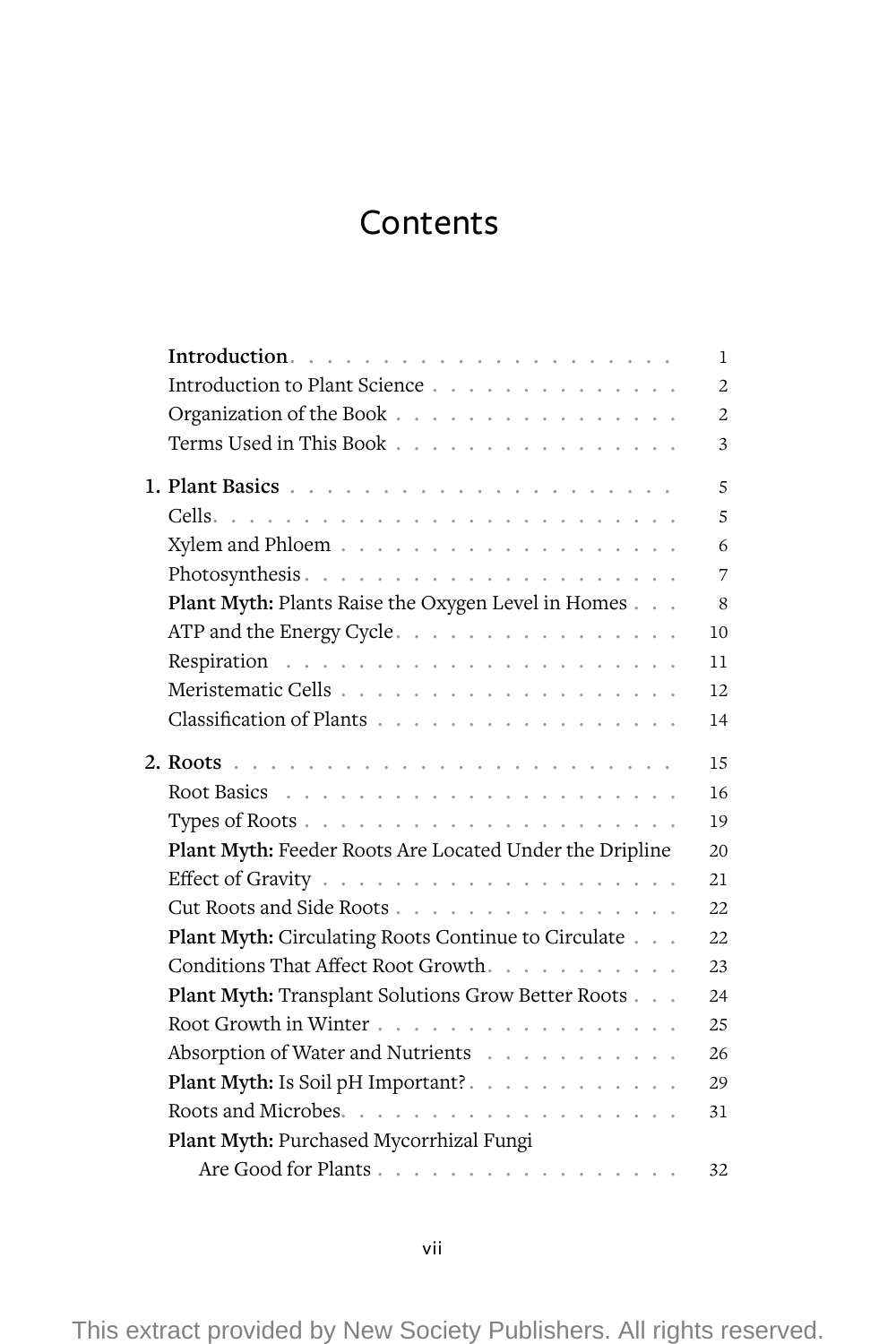| Plant Myth: Roots Grow Towards Water                    | 35 |
|---------------------------------------------------------|----|
|                                                         | 35 |
|                                                         |    |
|                                                         | 41 |
| The Outer Structure of Stems                            | 42 |
| Internal Structure of Stems                             | 42 |
|                                                         | 44 |
|                                                         | 44 |
|                                                         | 45 |
| The Importance of Photosynthesis.                       | 48 |
| Underground Stems                                       | 49 |
| Plant Myth: Plant Bulbs after the Ground Is Frozen.     | 50 |
| Plant Myth: Bearded Iris Should Be Planted              |    |
| with Rhizome Showing                                    | 52 |
|                                                         | 55 |
|                                                         | 55 |
| How Sun Affects Leaves                                  | 60 |
| Why Are Some Leaves Red?                                | 62 |
| Plant Myth: Evergreen Needles and Oak Leaves Are Acidic | 63 |
| Functionality of Damaged Leaves                         | 63 |
| Natural Pesticides                                      | 64 |
| Signaling Between Plants                                | 66 |
| Pest-Proof Leaves                                       | 67 |
| Water Stress and Wilting Leaves.                        | 67 |
|                                                         | 68 |
|                                                         |    |
|                                                         | 71 |
|                                                         | 75 |
|                                                         | 75 |
|                                                         | 77 |
| What Causes Flowering?                                  | 78 |
| Why Do Plants Not Flower?                               | 80 |
| Plant Myth: High Phosphate Grows More Blooms            | 81 |
| Tough Love for Plants.                                  | 84 |
| Attracting Pollinators                                  | 85 |
|                                                         | 87 |
| Dioecious and Monoecious Plants                         | 88 |
|                                                         |    |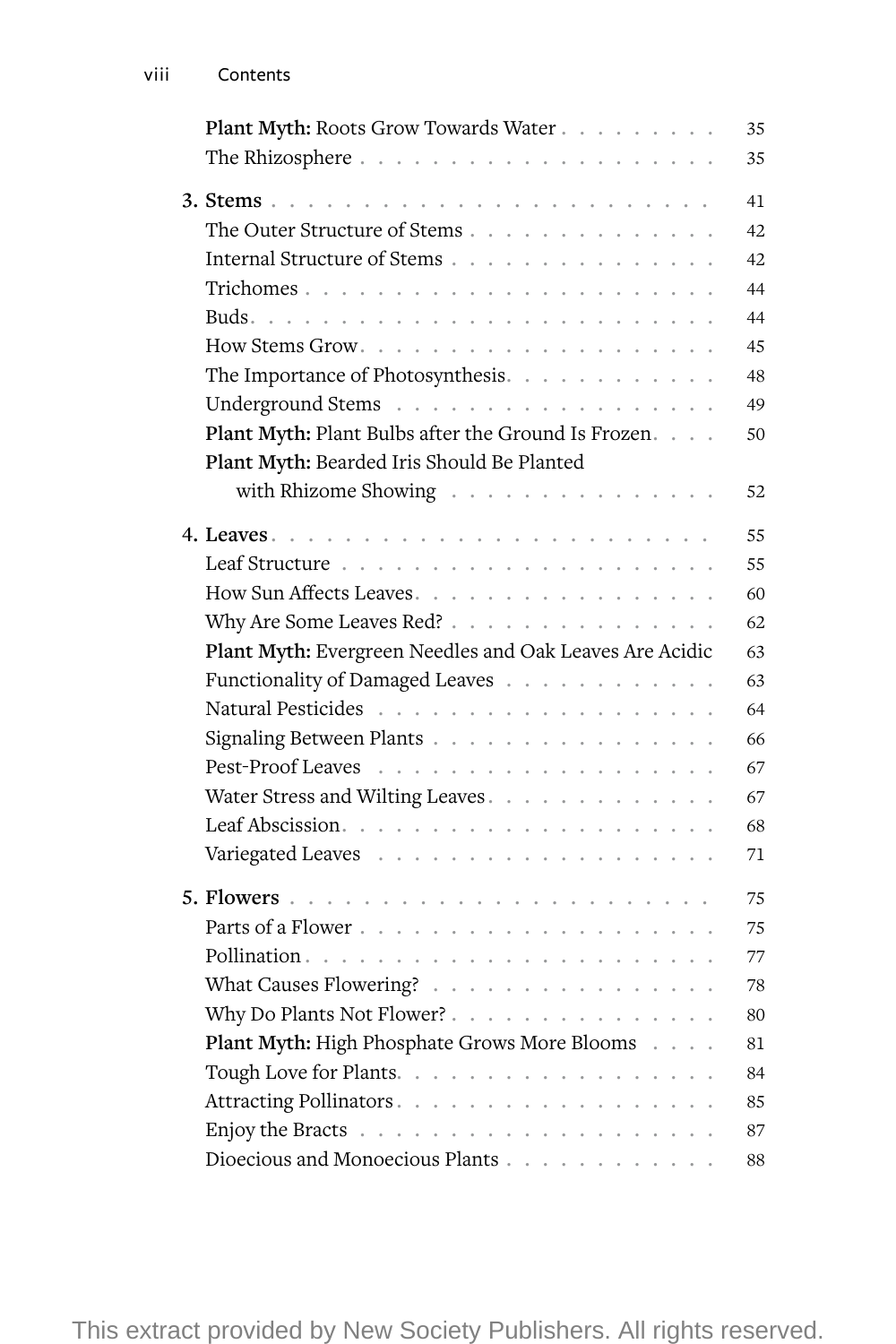## Contents ix

|                                                   | 91  |
|---------------------------------------------------|-----|
|                                                   | 91  |
| The Importance of Fruit                           | 92  |
| Different Types of Fruits                         | 93  |
|                                                   | 93  |
|                                                   | 95  |
| Suckering Tomato Plants                           | 97  |
| Seeds from Non-Flowering Plants                   | 98  |
|                                                   | 98  |
|                                                   | 101 |
|                                                   | 101 |
|                                                   | 106 |
|                                                   | 107 |
| Movement of Nutrients.                            | 109 |
| Plant Myth: Leaves Can Be Used to                 |     |
| ID Nutrient Deficiencies.                         | 110 |
|                                                   | 112 |
| Seasonal Sharing of Resources.                    | 113 |
| Overcoming Physical Damage.                       | 114 |
| How Do Plants Get Taller?                         | 115 |
|                                                   | 115 |
| How Light Affects Plant Growth.                   | 116 |
|                                                   | 117 |
|                                                   |     |
|                                                   | 119 |
| What Are Woody Plants?                            | 119 |
| Structure of Woody Stems                          | 120 |
| Where Does Wood Come From?.                       | 123 |
| Plant Myth: Newly Planted Trees Need to Be Staked | 124 |
|                                                   | 125 |
| Taproots vs. Fibrous Roots                        | 125 |
| Composition of Wood                               | 127 |
|                                                   | 127 |
|                                                   | 131 |
| Plant Myth: Damage on Trees Should Be Painted     | 132 |
|                                                   | 133 |